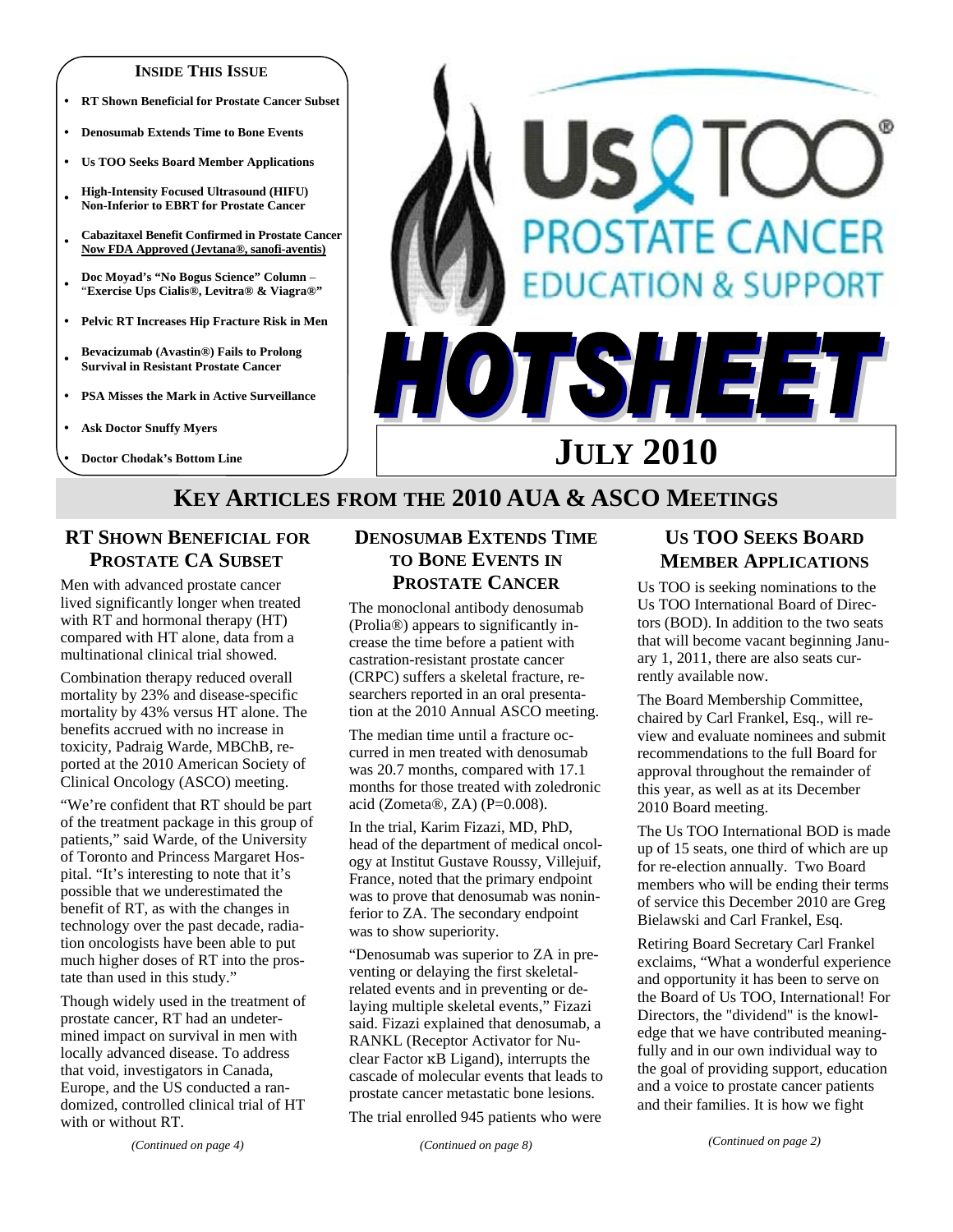THIS ISSUE OF THE US TOO PROSTATE CANCER HOTSHEET IS MADE POSSIBLE BY CHARITABLE CONTRIBUTIONS FROM

# Genentech IN BUSINESS FOR LIFE *AND PEOPLE LIKE YOU!*

ITEMS CONTAINED IN US TOO PUBLICATIONS ARE OBTAINED FROM VARIOUS NEWS SOURCES AND ED-ITED FOR INCLUSION. WHERE AVAILABLE, A POINT-OF-CONTACT IS PROVIDED.

REFERENCES TO PERSONS, COMPANIES, PRODUCTS OR SERVICES ARE PROVIDED FOR INFORMATION ONLY AND ARE NOT ENDORSEMENTS. READERS SHOULD CONDUCT THEIR OWN RESEARCH INTO ANY PERSON, COMPANY, PRODUCT OR SERVICE, AND CONSULT WITH THEIR LOVED ONES AND PERSONAL PHYSICIAN BEFORE DECIDING ON ANY COURSE OF ACTION.

THE INFORMATION AND OPINIONS EXPRESSED IN THIS PUBLICATION ARE NOT RECOMMENDATIONS FOR ANY MEDICAL TREATMENT, PRODUCT SERVICE OR COURSE OF ACTION BY US TOO INTERNATIONAL, INC., ITS OFFICERS AND DIRECTORS, OR THE EDITORS OF THIS PUBLICATION. FOR MEDICAL, LEGAL OR OTHER AD-VICE, PLEASE CONSULT PROFESSIONAL(S) OF YOUR CHOICE.

*HOTSHEET* EDITORIAL TEAM:

JONATHAN MCDERMED, PHARMD PAMELA BARRETT THOMAS N. KIRK

#### US TOO INTERNATIONAL STAFF:

THOMAS N. KIRK, PRESIDENT AND CEO PAMELA BARRETT, DEVELOPMENT DIRECTOR TERRI GIBBONS, CHAPTER SERVICES PROGRAM MANAGER JAQUELINE KONIECZKA, OFFICE MANAGER RYAN MAGUIRE, COMMUNICATIONS **COORDINATOR** 

#### US TOO BOARD OF DIRECTORS:

*EXECUTIVE COMMITTEE/OFFICERS*

FRED MILLS, CHAIRMAN KAY LOWMASTER, MSW, LCSW, VICE-CHAIR CARL FRANKEL, ESQ., SECRETARY DAVID P. HOUCHENS, PHD, TREASURER RIDGE TAYLOR, ASSISTANT TREASURER/SECRETARY

*DIRECTORS:* 

GREG BIELAWSKI JERRY HARDY JEAN JEFFRIES DAVID M. LUBAROFF, PHD RICK LYKE, APR THOMAS N. KIRK, PRESIDENT AND CEO

US TOO INTERNATIONAL, INC. IS INCORPORATED IN THE STATE OF ILLINOIS AND RECOGNIZED AS A 501(C)(3) NOT-FOR-PROFIT CHARITABLE CORPORATION

#### **DONATIONS / GIFTS TO US TOO ARE TAX DEDUCTIBLE**

5003 FAIRVIEW AVE. DOWNER'S GROVE, IL 60515 PHONE: (630) 795-1002 / FAX: (630) 795-1602

#### **WEBSITE: WWW.USTOO.ORG**

COPYRIGHT 2010, US TOO INTERNATIONAL, INC.

# **HIGH-INTENSITY FOCUSED ULTRASOUND NONINFERIOR TO EXTERNAL BEAM RT FOR PROSTATE CANCER**

New data presented here at the 2010 American Urological Association (AUA) Annual Meeting show that highintensity focused ultrasound (HIFU) as primary therapy for prostate cancer can produce outcomes equal to external beam radiation therapy (EBRT).

A series of 880 consecutive patients showed steadily improving results as HIFU technology improves, according to Sebastien Crouzet, MD, Edouard Herriot Hospital, University of Lyon, Lyon, France. "We have followed some patients as long as 10 years and are reaching results very similar to EBRT, stated Dr. Crouzet. "The main issue is that you can repeat HIFU if you see evidence of disease. And if the disease continues to progress, you can add salvage RT to achieve very good control."

Starting in 1997, all patients with prostate cancer with localised disease who received whole gland ablation and at least 1 year of follow-up were included in the study cohort. Follow-up included serial PSA measurements and systematic control biopsies at 6 months.

Men with a rising PSA were biopsied and if recurring cancer was evident, they were offered additional treatments and repeat biopsies. Those with a positive biopsy after follow-up HIFU were offered EBRT or androgen deprivation.

The study included a total of 880 men. Their mean age was 70 years and their mean PSA at first HIFU was 8.4 ng/mL. Of the group, 36% had low-risk disease, 48% had intermediate-risk disease, and 16% had high-risk disease. Patients received a mean of 1.4 HIFU treatments.

The mean PSA nadir was 0.45 ng/mL and 69% of men reached <0.3 ng/mL. Mean follow-up was 41 months. The overall 7-year survival rate was 90% and the 7-year cancer-specific survival rate was 98%. Fully 96% of patients were free of metastases 7 years after HIFU. The 5-year biochemical survival rate was 75%, 59%, and 45% for low-, intermediate-, and high-risk patients. The 7-year biochemical survival rate

*(Continued on page 3)* 

## **NEW BOD MEMBERS NEEDED**

*(Continued from page 1)* 

back against the disease that has invaded all our lives."

Frankel continues, "The last few years have been especially challenging, but Us TOO has responded well, and we look forward to our 20th anniversary celebration in just a few months. As for the future, I see opportunities to provide new and improved services to what promises to be a growing patient base and, importantly, to secure the necessary resources to fund those services. Though I enjoyed and profited emotionally from my two terms on the Board, I do envy the successor Directors who will share in this upcoming adventure."

Greg Bielawski will also end his term of service this December. He has served as Board Treasurer, and Co-Chair of the Annual SEA Blue Prostate Cancer Walk & Run event in Chicago, IL.

Greg comments: "Us TOO International is celebrating its 20th birthday this year. Over the last seven years as a board member, I am proud to have been part of the maturing and growth of Us TOO from primarily a prostate cancer education and support organization into that of a leader in the prostate cancer advocacy world whose perspective is sought out and respected. If you wish to see Us TOO become even more influential in the next decade, and have the passion and desire to help that happen, please consider applying to join the BOD."

Selection criteria include items such as the candidate's relationship to Us TOO's purpose, its membership criteria ("…any man diagnosed with prostate cancer, a member of such a man's family or significant other, or any person involved in or interested in support or treatment of any such patients…"), familiarity with an Us TOO chapter, ability to think globally, skills or experience deemed beneficial to the work of Us TOO and commitment to Us TOO's purpose and mission.

Letters of nomination with a vita or resume can be sent now to Thomas Kirk, President/CEO, Us TOO International, 5003 Fairview Avenue, Downers Grove, IL 60515 or e-mail <tom@ustoo.org>.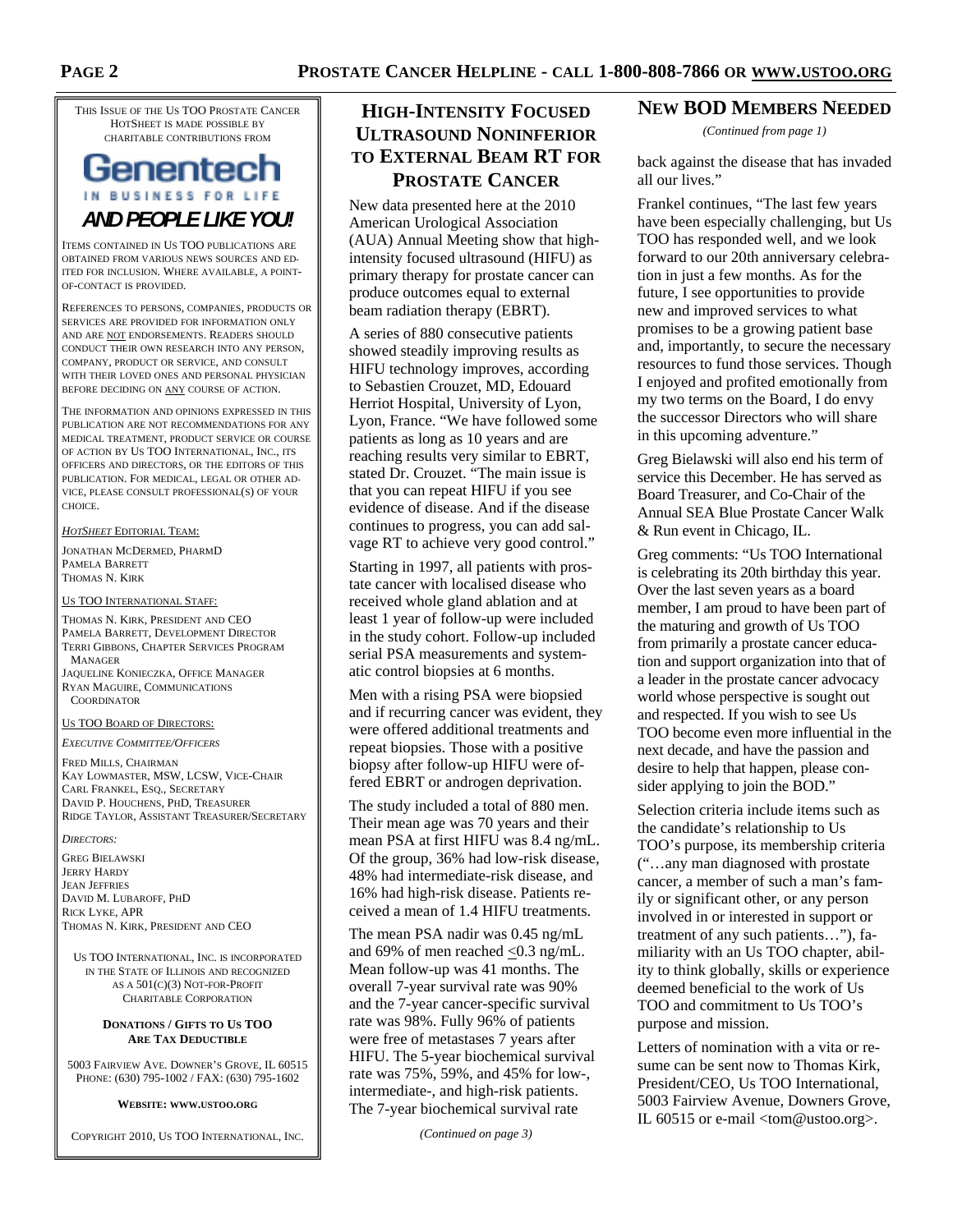# **CABAZITAXEL BENEFIT CONFIRMED IN PROSTATE CANCER**

Final results of the TROPIC study confirmed that the investigational taxane cabazitaxel extends survival among castration-resistant prostate cancer (CRPC) patients whose cancers progressed despite docetaxel (Taxotere®), researchers reported at the 2010 ASCO meeting.

The multinational phase III study found that cabazitaxel reduced mortality risk by 28% vs. mitoxantrone (Novantrone®; P<0.0001), reported Johann De Bono, MD, DSc, PhD, senior lecturer at Royal Marsden Hospital, London. "Cabazitaxel is the first treatment to show a survival benefit to patients with metastatic castrate-resistant prostate cancer after failure of docetaxel based therapy."

The trial randomized 378 patients with CRPC to receive cabazitaxel 25 mg/m<sup>2</sup> and 377 to receive mitoxantrone 12 mg/ m<sup>2</sup>, both intravenously every 3 weeks. All participants got prednisone 10 mg per day for 10 cycles of chemotherapy.

Overall, CRPC patients survived a mean of 15.1 months on cabazitaxel and 12.7 months on mitoxantrone, for a hazard ratio of 0.72. He also reported that patients receiving cabazitaxel showed statistically significant improvement in progression-free survival, tumor response rates, and in time to disease progression.

Grade 3 or higher neutropenia occurred in 58% of patients in the mitoxantrone group vs. 82% of those on cabazitaxel. Prophylactic use of white blood cell growth factors was permitted, except for the first treatment cycle.

In his discussion of the trial, Ian Tannock, MD, PhD, senior scientist at the Ontario Cancer Institute, Princess Margaret Hospital, Toronto, suggested that the rate of toxic deaths – about 5% of the patients – might have been mitigated if the researchers had used a lower dose



of the drug, which was found to have fewer side effects in breast cancer.

He added "cabazitaxel significantly improved survival when compared to mitoxantrone in men who received prior docetaxel and will likely become standard of care. There is no FDA-approved treatment after docetaxel."

De Bono J, et al, J Clin Oncol 2010; 28: 344s

#### *MedPage Today, 9 June 2010*

*Editor's note:* On 17 June 2010, the US FDA approved cabazitaxel (Jevtana® Injection, sanofi-aventis) for use in combination with prednisone for treatment of patients with metastatic CRPC previously treated with a docetaxel-containing regimen. The approval is based primarily on the results of the study described in the above article.

## **HIFU VS. EBRT**

*(Continued from page 2)* 

was 62%, 50%, and 39% for low-, intermediate-, and high-risk patients (P=0.0001). A total of 239 patients had biopsy-proven local relapse after a second HIFU treatment. Of this group, 156 patients had salvage EBRT and 83 patients had androgen deprivation therapy.

"Disease control and survival rates with HIFU are very encouraging," Dr. Crouzet said. "You also have the advantage that HIFU is very minimally invasive. You don't touch the nerve or the sphincter, therefore you avoid the side effects of more invasive treatment."

Crouzet S, et al, AUA 2010; abstract 1953 *<www.docguide.com>, 3 June 2010* 

**SAVE THE DATES! SEPTEMBER 11-12, 2010 MARRIOTT LOS ANGELES AIRPORT HOTEL, CALIFORNIA** Making a Positive Impact on Quality of Life MODERATED BY: MARK MOYAD, MD

**Register Early and Save!** www.pcri.org

Join us in Los Angeles for the Prostate Cancer Conference. The 1 1/2 day conference features an impressive line-up of clinicians and researchers who will tackle subjects ranging from diet and nutrition, sexual health, erectile dysfunction, active surveillance, hormone treatments, radiation, chemotherapy and much more!

There will be plenty of opportunity to ask your questions and get answers - Meet the Speakers, Ask the Experts, Roundtable Discussion, Support Group Meetings, and Exhibits. Plus we will host a gala night and organize a couple of Los Angeles excursions.

# **FACULTY**

William Aronson, Duke Bahn, Marc Botnick, Richard Lam, Mark Moyad John Mulhall, Charles Myers, Dean Ornish, Mack Roach III, Mark Scholz, Stephen Strum and Nicholas Vogelzang

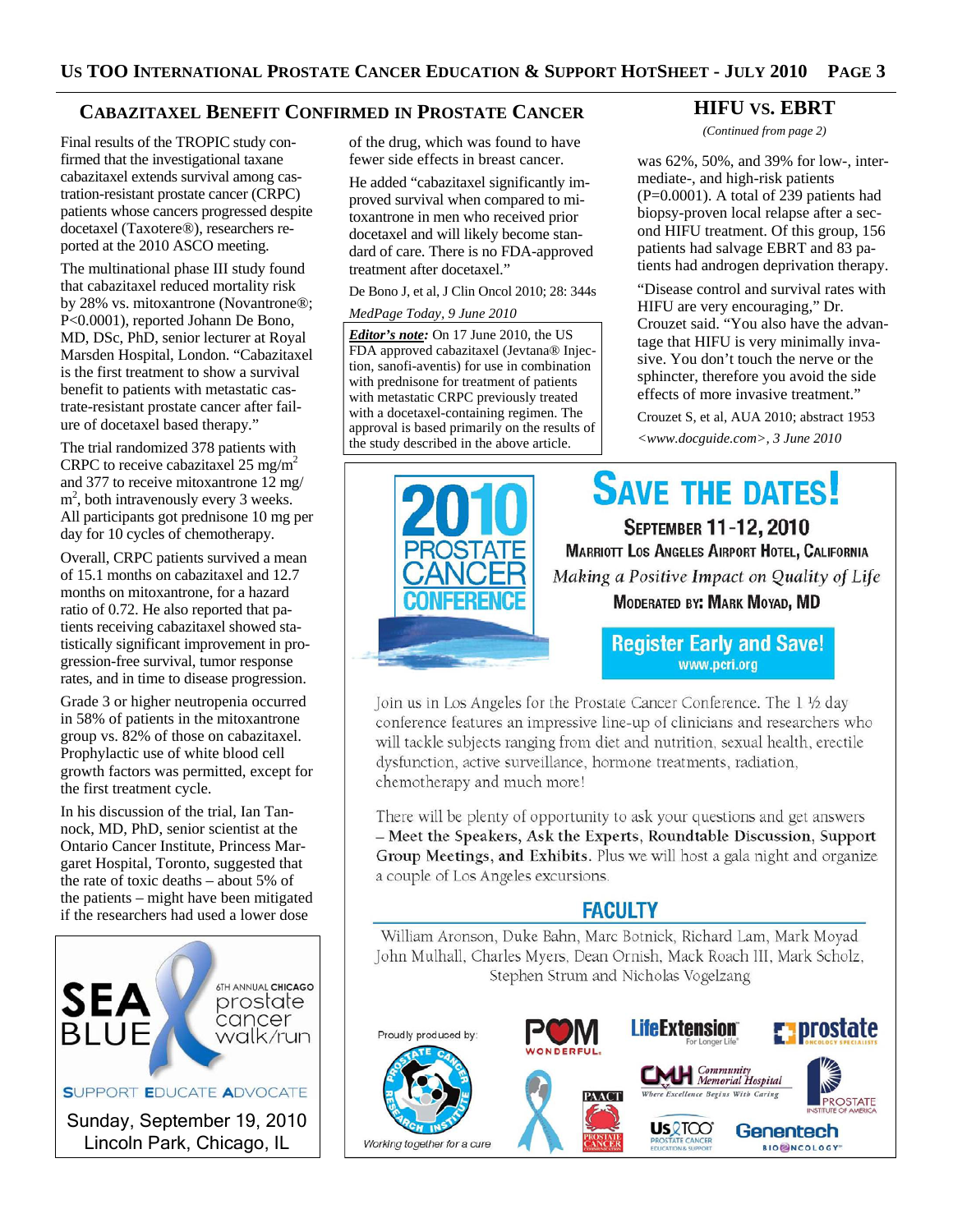# **DOC MOYAD'S WHAT WORKS & WHAT IS WORTHLESS COLUMN, ALSO KNOWN AS "NO BOGUS SCIENCE" COLUMN**

**"Exercise makes Cialis®, Levitra®, & Viagra® work better! Maybe the drug itself should come with a free treadmill?"** 

Mark A. Moyad, MD, MPH, University of Michigan Medical Center, Department of Urology

*Editors' note*: In the spirit of information sharing, we have invited certain physicians and others to provide comments and opinions for Us TOO's *HotSheet.* It is our desire to enrich the content of the *HotSheet* to empower the reader. This piece contains the opinions and thoughts of its author and is not necessarily those of Us TOO International.

**Bottom Line:** There is now a randomized trial to demonstrate that when you are taking a prescription drug for erectile dysfunction and you also begin to exercise regularly there is a potential further benefit in the area of sexual desire and erectile function that does not occur with the drug alone.

This is fabulous information! However, you are not going to see the results of this study advertised on TV or the radio or in the newspaper. There have been several past studies to suggest that exercise can improve erectile function. However, a group from Italy decided to do a randomized trial.

Patients that accomplished 3 or more hours a week of exercise (only about 30 minutes on average a day for most days of the week) while also taking an erectile dysfunction pill demonstrated significant improvements in erectile function compared to men that just took the pill by itself. The type of exercise did not really matter but just the commitment to exercise.

For example, men in the intervention group did any of the following activities: jogging, biking, walking briskly, soccer, tennis and swimming. The average age of the participants was 50 and the average body mass index (BMI) was 27, which means that the average man in this study was overweight (similar to the US). Research suggests that exercise causes an increase in blood flow to numerous parts of the body, and causes the release of a compound that helps to maintain an erection.

The most amazing thing about this study is that many people do not realize that the erectile dysfunction drugs have never been shown to significantly increase sex

drive (also known as "libido"). They do a good job of improving erections and they do come with side effects and cost too much money, but they do work, but just not in the area of improving sex drive. In this study, over 3 months, there was no increase in sex drive for the men that took the drug alone and did NOT exercise. However, the men that took the medications and exercised did have a significant increase in sex drive!

So, this study makes me wonder how well exercise by itself would have done compared to taking the pill alone or taking the pill and exercising. In other words, it is interesting that there was no third group of men studied in this clinical trial that just exercised (no pills)! I wonder, would that group have beaten the pill? We are left to wonder-dang! However, what we are not left to wonder is that if you take any prescription drug for erectile dysfunction and you do not exercise…well you are not getting the most of your investment my friends. Heart health=penile health! Sorry, just decided to cut to the chase because I am running out of writing room!

Maio G, Saraeb S, Marchiori A, J Sex Med, 30 March 2010, Epub ahead of print

# **PELVIC RADIATION BOOSTS HIP FRACTURE RISK IN MEN**

External beam radiation therapy (EBRT) for prostate cancer increased the risk of hip fracture by almost 70% compared with radical prostatectomy (RP) according to a study reported at the 2010 AUA meeting by Sean Elliott, MD, of the University of Minnesota in Minneapolis.

Elliott and colleagues researched the Surveillance, Epidemiology and End Results (SEER) and Medicare data related to prostate cancer therapy for 1992 to 2005 for men who were at least 66 at diagnosis. Using RP as reference, they examined fracture risk in men who had EBRT alone, EBRT+ androgen deprivation (ADT, 6 to 36 months), or ADT alone (no duration limit). A total of 55,448

## **RT+HT BENEFICIAL**

*(Continued from page 1)* 

Enrollment was limited to patients with locally advanced or high-risk prostate cancer, defined as bulky disease or a high PSA level, or Gleason score of 8 or greater. Warde said the subgroup constitutes 15% to 25% of prostate cancer patients and accounts for a substantial proportion of prostate cancer deaths.

All patients underwent bilateral orchiectomy or received lifelong androgen deprivation therapy. Patients randomized to RT received a total dose of 69 Gy to the prostate and seminal vesicles with or without 45 Gy to the pelvic lymph nodes. The primary objective was to determine the effect of RT on overall survival. Secondary endpoints were disease-specific survival, time to disease progression, and quality of life.

The study involved 1,205 patients, whose baseline characteristics did not differ significantly between the groups. After a median follow-up of seven years, 74% of patients in the combinedtherapy group remained alive, compared with 66% in the control group. The difference translated into a mortality hazard ratio of 0.77 in favor of combination therapy  $(P=0.033)$ .

Also at seven years, more than twice as many patients in the control group had died of prostate cancer, 21% versus 10% in the combination arm, a difference that resulted in a hazard ratio of 0.57 for prostate cancer-specific mortality  $(P=0.001)$ .

The quality-of-life assessment focused primarily on toxicity. Warde said the two treatment groups did not differ significantly with respect to the frequency of adverse events, including late grade 2+ gastrointestinal toxicity, which occurred in 1.3% of the control group and 1.8% of patients who received RT.

"We feel that we've shown that patients treated with combined treatment, RT and HT, live longer and are less likely to die of prostate cancer," said Warde. "RT gave very little in side effects."

Warde PR, et al, J Clin Oncol 2010; 4504s *MedPage Today, 8 June 2010*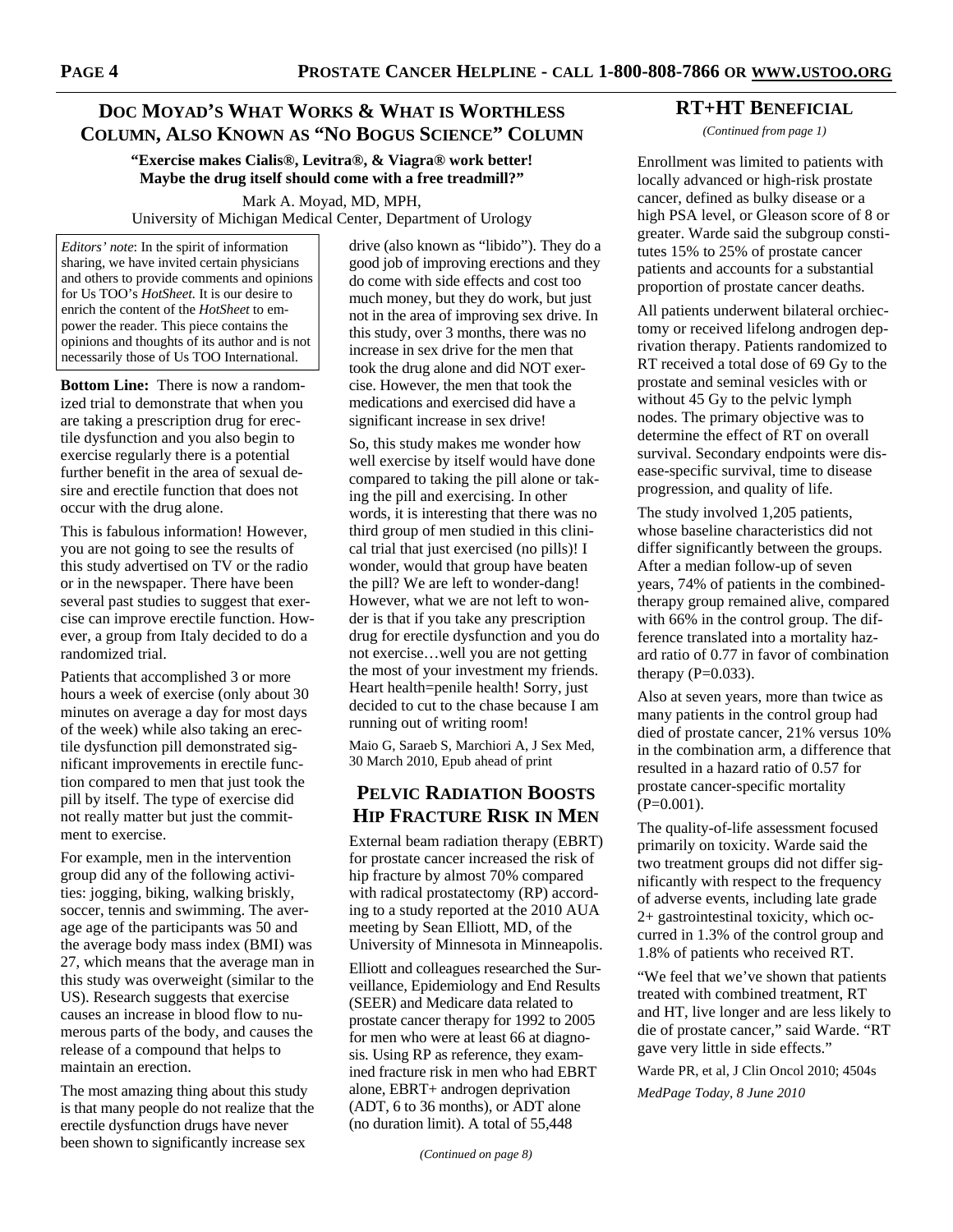## **BEVACIZUMAB FAILS TO PROLONG SURVIVAL IN RESISTANT PROSTATE CANCER**

The addition of bevacizumab (Avastin®) to chemotherapy in treating metastatic castrate-resistant prostate cancer fell short of providing a survival benefit to patients, researchers said here.

Patients who received the antiangiogenesis target agent bevacizumab, along with standard taxane-based therapy, achieved a 9% decreased risk of mortality in the study, but that difference in overall survival failed to achieve statistical significance (P=0.181), said William Kevin Kelly, DO, associate professor of medicine at Yale University.

"The role of antiangiogenesis therapeutics in metastatic castrate-resistant prostate cancer remains to be defined," said Kelly, who reported the results at the annual meeting of the American Society of Clinical Oncology on behalf of the Cancer and Leukemia Group B (CALGB) and Eastern Cooperative Oncology Group investigators.

He noted that treatment with bevacizumab added to docetaxel (Taxotere®), with pretreatment dexamethasone, and prednisone did improve progression-free survival to 9.9 months compared with 7.5 months (P<0.001) for patients who did not receive bevacizumab.

An evaluation of commonly used prostate specific antigen (PSA) parameters showed the tests would have led to treatment recommendations for as many as 84% of low-risk patients, data from an ongoing study showed. Moreover, PSAbased decision-making had the potential to expose some men to multiple interventions, according to Laurence Klotz, MD, of Sunnybrook Health Sciences Centre and the University of Toronto.

"There is a critical need for a trigger that strikes a balance between recommending treatment for patients at high risk of progression and minimizing treatment for those at low risk," Klotz told attendees at the 2010 Annual AUA meeting. At an AUA press briefing, Klotz acknowledged that the search for a more accurate alternative to PSA-based testing has yet to uncover any can't-miss prospects. He characterized the search as the "\$64,000 question of AS."

The researchers also noted that an objective response was observed in 53.2% of the bevacizumab patients, compared with 42.1% of the patients not receiving bevacizumab ( $P=0.0113$ ). About 69.5% of patients taking bevacizumab achieved a greater than 50% decline in prostatespecific antigen levels, compared with 57.9% of the patients who only received the docetaxel-based therapy  $(P=0.0002)$ .

But despite those favorable results among these widely-accepted surrogate markers for treatment success, these secondary endpoint outcomes did not translate into a survival benefit in the trial. However, the investigators noted that median overall survival in the docetaxel/prednisone group was longer than reported in other trials.

Doctors recruited 1,050 patients who were diagnosed with progressive, metastatic castration-resistant prostate cancer and randomized 524 of the men to receive docetaxel 75 mg/m<sup>2</sup> by intravenous infusion over one hour every 21 days, plus prednisone 5 mg orally twice a day with bevacizumab 15 mg/kg given intravenously every three weeks. The other 526 men received the same dosing of docetaxel and prednisone. All pa-

**PSA MISSES THE MARK IN ACTIVE SURVEILLANCE (AS)** 

Despite consistent evidence of overtreatment, AS (or watchful waiting or observation) has yet to catch on as a primary approach to managing low-risk prostate cancer, particularly in the US. That's in part because of uncertainty about how to determine when a prostate tumor has begun to progress, said J. Brantley Thrasher, MD, of the University of Kansas in Kansas City, who moderated the press briefing.

To shed light on the accuracy of PSAbased measures for decision-making in AS, Klotz and his colleagues applied various PSA parameters to a cohort of men with low-risk prostate cancer, some of whom have been followed for as long as 20 years. Their analysis involved 452 men enrolled in the Sunnybrook Active Surveillance Program at Toronto's Sunnybrook Medical Center. Median age at enrollment was 69 years and ranged from 49 to 84 years.

tients received dexamethasone 8 mg prior to receiving docetaxel.

Kelly noted that patients receiving bevacizumab experienced a worse adverse effect profile with patients having more fatigue, more febrile neutropenia, more hypertension, and more gastrointestinal perforation and hemorrhage.

In his discussion of the study, William Dahut, MD, chief of the genitourinary/ gynecological clinical research section of the National Cancer Institute, Bethesda, Md., suggested that despite the negative findings in the CALGB 90401 study, there still may be a role for antiangiogenesis agents in advanced prostate cancer.

"Angiogenesis remains a target worthy of exploration in metastatic castrateresistant prostate cancer," he said. "Questions of appropriate populations, treatment duration, and the need for combination therapy need to be answered in order to validate this as a target. Bevacizumab combinations cannot be recommended at this time outside a clinical trial."

Kelly W, et al, J Clin Oncol 2010; 344s *MedPage Today, 9 June 2010* 

The patients had stage T1b-T2b organconfined disease. Almost 80% of them had pathology-confirmed Gleason 6 or less prostate cancer, and all men with higher Gleason values were 70 years or older. Klotz said 84% of the men had PSA values less than 10 ng/mL, and the remaining patients had values that were less than 15 ng/mL.

The entire cohort had a 10-year survival of 68%, and prostate cancer accounted for only five of 97 deaths, resulting in a 10-year cause-specific survival of 97%. Klotz said 70% of the cohort remained on surveillance and 62% remained free of intervention at 10 years.

Comparing cause-specific versus nonprostate cancer survival resulted in a hazard of 18.6, meaning that men in the study were 19 times more likely to die of a cause other than prostate cancer.

A subgroup of 315 men with stable, *(Continued on page 8)*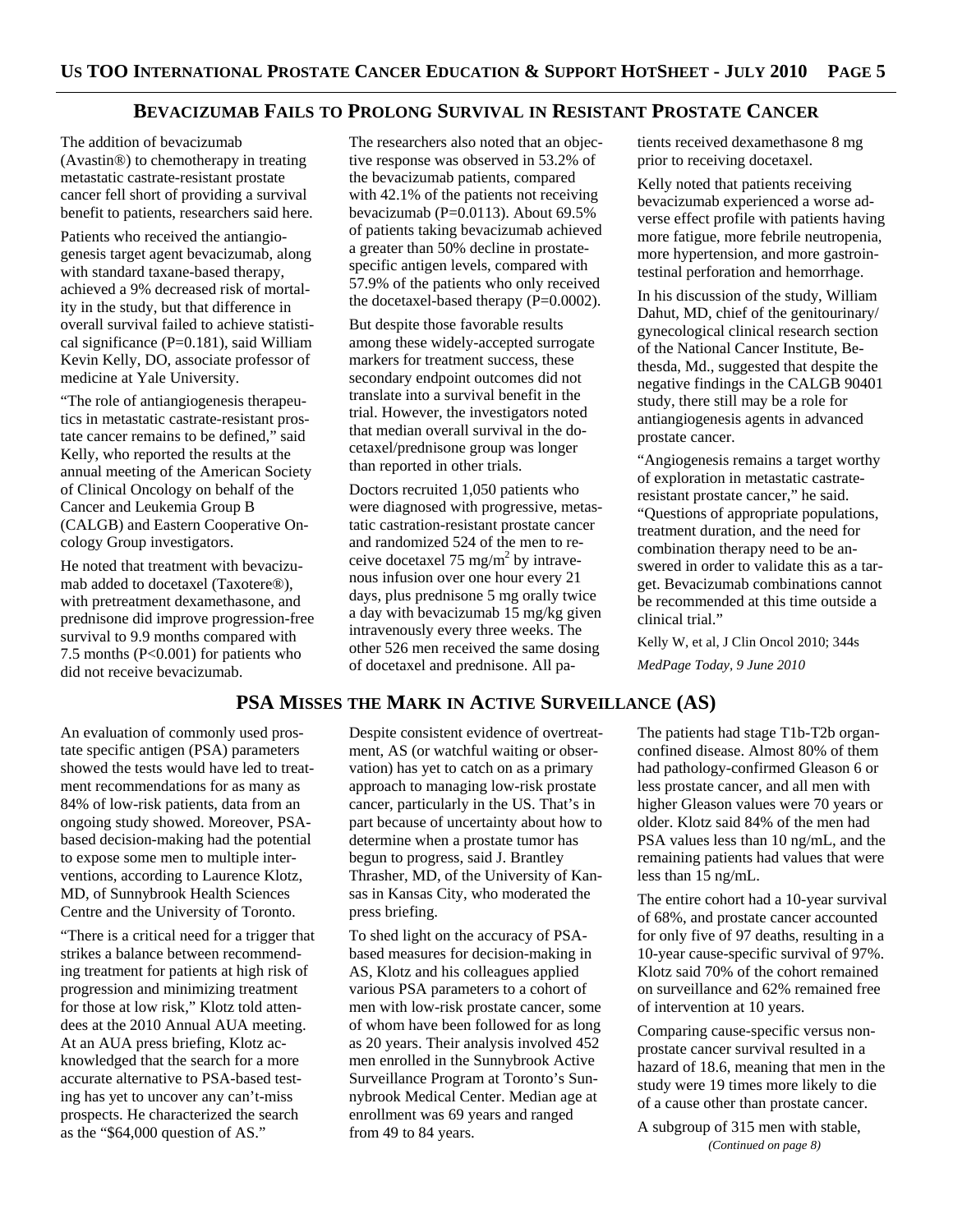# **ASK DOCTOR SNUFFY MYERS**

*Editors' note*: In the spirit of information sharing, we have invited certain physicians and others to provide comments and opinions for Us TOO's *HotSheet.* It is our desire to enrich the content of the *HotSheet* to empower the reader. This piece contains the opinions and thoughts of its author and is not necessarily those of Us TOO International.

Several American oncologists, including you, have suggested that some of their patients go to the Netherlands for a Combidex scan to aid in determining which lymph nodes might be involved with their prostate cancer in order that clinical decisions can be made regarding follow-up radiation or other therapeutic approaches.

It appears that Combidex scans may no longer be available. Do you consider this a setback to accurately determining nodal involvement?

A group of other physicians and I have had a chance to see Combidex results on our patients. The images are quite stunning in the clarity with which the cancer in the lymph nodes can be seen. I have sent these patients for radiation therapy, largely to Dr. Dattoli in Sarasota, FL. Dr. Roach, a radiation therapist at University of California San Francisco, has also had extensive experience using this approach, but most of my patients are on the East Coast and have been treated by Dr. Dattoli. I have a group of men with cancer recurrent after surgery or radiation to the prostate gland that are now disease-free because of Combidexguided radiation therapy. Both Marc Scholz and Stephen Strum have had similar positive experiences.

The agent continued to be available in Nijmegen, Netherlands for a period of time. However, the company making the imaging agent used by the Nijmegen group stopped manufacturing the agent.

Why was this agent not approved in the US? The company that had the responsibility to carry the Combidex through the FDA approval process followed a strategy that was poorly thought out and destined to fail. In the end, the information they presented to the FDA did not come close to satisfying requirements for approval. The FDA really had no choice in the matter.

Right now, nothing available in the US even remotely replaces the missing Combidex scan. Both the ProstaScint scan and PET scans can pick up lymph node involvement often missed on CT scan, but are not nearly as useful as the Combidex scan was.

So yes, I do consider this a setback to accurately determining nodal involvement with prostate cancer.

Efforts are now ongoing to see if the Nijmegen group can find an alternate source of the imaging agent. Also, a number of concerned physicians in the United States are working to find a substitute for the Combidex scan.

*Editors' note*: See the April/May 2010 issue of the Us TOO *Chapter NEWS* for a cover story on a meeting re: Combidex developments.

**From Passion To Action : Us TOO at 20** The UsTOO International Summit, Symposium & Celebration for Men and their Families Battling Prostate Cancer AUGUST 20 - 21, 2010 • CHICAGO, ILLINOIS

# Join the Fun and Excitement!!!

- A Pre-symposium Advocacy Summit: moving beyond the confusion on prostate cancer screening quidelines & updates on research priorities in imaging.
- 2-day **Educational Symposium**: with respected. MDs, active survivors & family members addressing the latest on treatment approaches & critical research, status of new or potential breakthroughs & examples of citizen action.
- Exhibits & "Meet the Authors."
- 20th Anniversary Dinner & Awards Celebration.
- Quality Hotel! Great Rate! Easy Location!
- Pints for Prostates Gourmet Beer-Tasting Fundraiser.



ua moc

**Early Bird Discounts**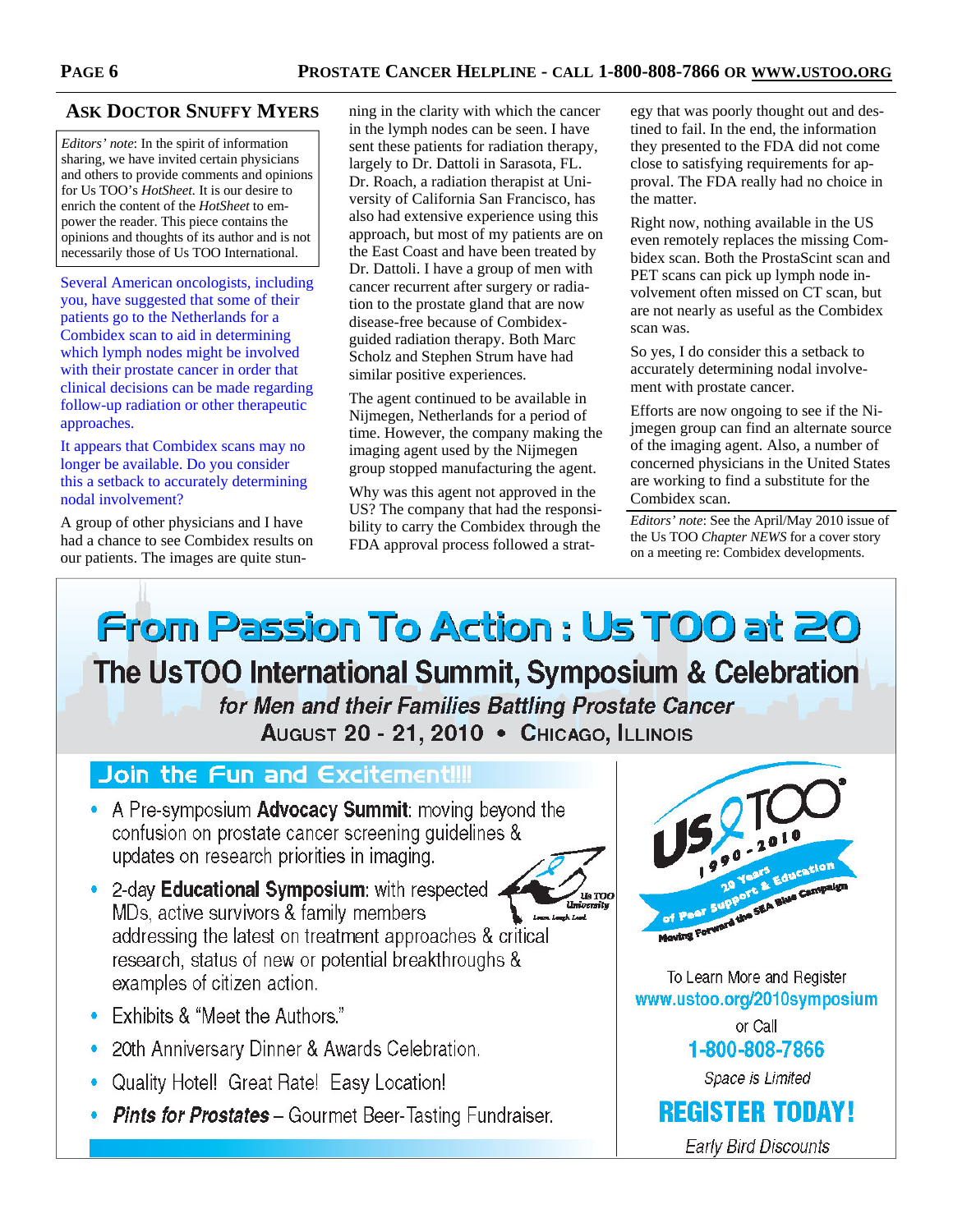#### *Editors' note*: In the spirit of information sharing, we have invited certain physicians and others to provide comments and opinions for Us TOO's *HotSheet.* Our desire is to enrich the content of the *HotSheet* to empower the reader. Each piece contains the opinions and thoughts of its author and is not necessarily those of Us TOO International.

This month's *HotSheet* contains articles from the recent ASCO and AUA annual meetings. As you read through them keep in mind that, on average, Less than 20% of presentations at medical meeting will not get published in the next five years, although that is less common for randomized studies. For that reason, some caution is needed in interpreting the results of some of these reports.

Over the past 15 years, radiotherapists have done several randomized studies assessing the value of radiation in prostate cancer. Some of those studies found that giving hormones for 28 to 36 months along with radiation significantly improved survival in men with locally advanced or high risk disease.

None of those studies, however, proved that the radiation was necessary. That proof is now available. A large randomized study gave all men continuous hormone therapy but only about one-half also received radiation.

After 7 years, there was a 8% higher survival in men getting the combination and a 10% lower risk of dying from this disease. Fortunately, the side effects were low. Although the survival benefit is not huge, keep in mind that the dose of radiation used in the study was only 69 Gy, which is known to be less effective than doses of 76 -80 Gy used today.

The questions still needing answers are whether hormone therapy needs to be permanent and whether higher doses of radiation will further increase survival.

**The Bottom Line:** The best way to maximize survival for men with locally advanced or high risk prostate cancer is to use radiation and hormone therapy rather than either alone.

Despite the clear benefit of this combination, the long term risks are less well studied. Hormone therapy increases osteoporosis and bone fractures. A new study using Medicare data suggests that

## **DOCTOR CHODAK'S BOTTOM LINE**

radiation to the prostate increases the risk of pelvic fractures compared to men having a prostatectomy. That rate appears even higher when radiation is combined with hormone therapy. The risk also could be higher in men now getting much higher doses of radiation. The problem with this study is that the data may be misleading because of age differences in the different groups.

**The Bottom Line:** Few men getting prostate radiation are informed about the possible risk of a pelvic fracture years later. This risk must be further evaluated so that men can get accurate information when weighing their treatment options.

Fortunately, the risk of fractures and other bone related events can be prevented. Zoledronic acid (Zometa®) is one drug approved for reducing this risk. A new drug, Denosumab (Prolia®), has been compared to Zoledronic acid in a large phase III randomized study. The results show that Denosumab delayed the time to first bone fracture or other bone related events by three months in one-half of the men.

This study will need further scrutiny when published due to the high percentage of men withdrawing from the study and the higher incidence of side effects. Although Denosumab has been approved with restrictions for postmenopausal women, the FDA has not yet approved it for prostate cancer.

**The Bottom Line:** Men with metastatic prostate cancer are at risk for fractures and should be offered treatment with Zoledronic acid until other drugs are approved.

The article on High Intensity Focused Ultrasound is a good example of the need for caution from an uncontrolled study presented at a medical meeting. This large study is very misleading. According to the presenter, the advantages of HIFU are it can be repeated and "you don't touch the nerve or the sphincter." If anything, the results argue against the use of HIFU to treat this disease. What do we really know from this report? Without giving the definition of a PSA failure, 38% of men with low risk disease had a PSA recurrence at seven years and 27% had cancer present on biopsy after two courses of treatment.

These results alone are very inferior to surgery and radiation. Finally, no quality of life data are presented but other studies show high rates of impotence.

**The Bottom Line:** HIFU has a high failure rate, no long term survival data and limited information about side effects. Since it is not approved in the US, men should make sure they are properly counseled about its strengths and weaknesses if considering going to another country to get this treatment.

A study evaluated the ability of Bevacizumab (Avastin®) to improve survival of men with metastatic disease who were receiving docetaxel chemotherapy. This drug is already FDA approved to treat other types of cancer. Although preliminary studies suggested a benefit in prostate cancer, the phase III randomized trial did not show significantly improved survival with this drug. This happened even though it delayed time to progression or more often reduced the PSA by at least 50%. New studies will be needed to determine if either can play any role in helping men with this disease.

**The Bottom Line:** Once again, randomized phase III studies are the only way to confirm a possible benefit from a new drug and Bevacizumab failed to benefit men with metastatic prostate cancer receiving chemotherapy. These studies provide additional evidence that a drug's PSA-lowering effect might not translate into a survival benefit.

Another study involving men who progressed while on docetaxel tested a new drug called Cabazitaxel. In a randomized phase III trial, all men were given prednisone and either Mitoxantrone or Cabazitaxel. The experimental drug increased the average survival by 2.4 months. This is the first evidence of a drug improving survival in very advanced disease after primary chemotherapy failed. The problem is the side effects were very significant with a severe drop in the white blood cell count in 80% of patients and 5% died of side effects.

**The Bottom Line:** Cabazitaxel could become a new therapy that helps improve survival of men with very advanced disease but more work is needed to reduce the severe side effects.